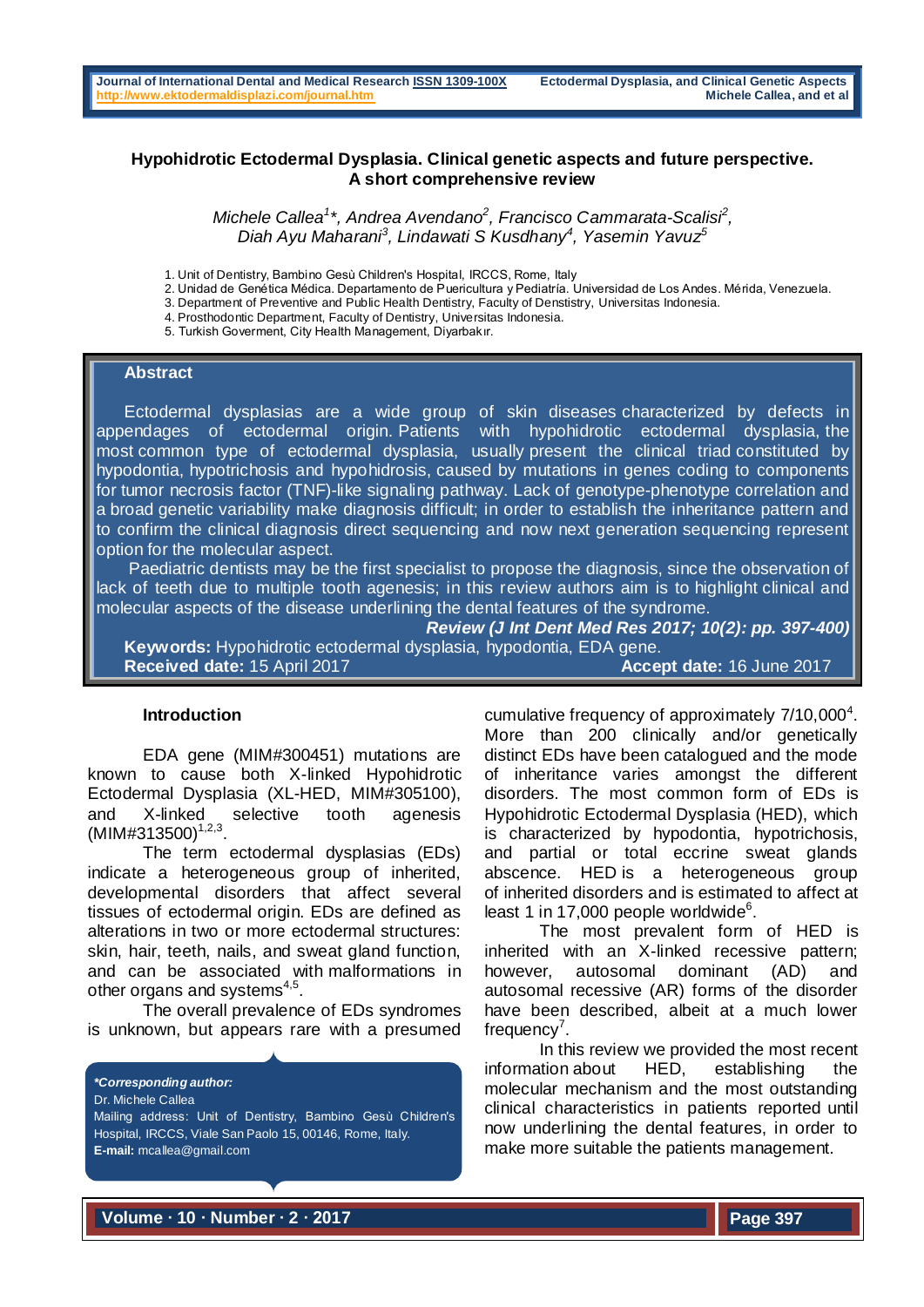#### **Genetic aspects:**

HED is caused by mutations that affect components of a tumor necrosis factor (TNF)-like signaling pathway. Activation of this pathway is initiated by binding of the TNF-like ligand ectodysplasin (EDA) to its transmembrane receptor (EDAR), which connects to a canonical TNF signaling cascade through a dedicated adapter protein, ultimately leading to the stimulation of NF-κB<sup>8</sup>. The gene responsible for X-linked HED (XL-HED;MIM#305100) is named ectodysplasin-A (*EDA*; MIM#300451; Xq12-q13) which encodes a protein that is involved in the normal development of ectodermal appendages including hair, teeth, and sweat glands. Mutations in the same gene can cause X-linked selective tooth agenesis (MIM#313500) $^{1,2,3}$ .

Defects in the molecular structure of ectodysplasin-A may inhibit the action of the epidermal-specific TNF-R family member ectodysplasin receptor (EDAR). EDAR acts through ectodysplasin receptor-associated adapter protein (EDARADD) and activate the IKK complex, necessary for normal development of the ectoderm and/or its interaction with the underlying mesoderm. Mutations in the ectodysplasin-A receptor (EDAR; MIM#604095; 2q12.3), which forms a ligand-receptor pair with ectodysplasin, and EDAR-associated death domain (EDARADD; MIM#606603; 1q42-q43). This in turn interacts with the death domain of EDAR and links the receptor to signaling pathways downstream, which are associated with both autosomal dominant and autosomal recessive forms of HED. Mutations in *EDAR* can result in autosomal dominant HED (MIM#129490) and autosomal recessive HED (MIM#224900) whether mutations in *EDARADD* result in autosomal recessive HED  $(MIM#614940)^{9,10}$ .

Mutations in *TRAF6* and *WNT10A* have been recently reported causing HED<sup>11</sup>. In addition to a well characterized role in ectodermal appendages development *in utero*, EDAR signaling has been demonstrated participate in adult hair cycle regulation, through the upregulation of X-linked inhibitor of apoptosis (XIAP) involved in hair follicules apoptosis-driven involution<sup>12</sup> and more recently, this signaling pathway has also been associated to skin wound healing $^{13}$ .

#### **Clinical features:**

Newborns with HED can present with peeling skin similar to "post-mature" babies. Eccrine function (sweating), although present, is greatly deficient, leading to episodes of hyperthermia. More often, diagnosis is delayed until the teeth fail to erupt at the expected age (6- 9 months) or the teeth that erupt are peg-shaped, conical, or knife-edge in shape, which may affect the ability to eat and speech. Patients also have a peculiar facies, characterized by periorbital hyperpigmentation, depressed nasal bridge (saddle nose deformity), pointed chin, frontal bossing, everted lips, midface hypoplasia. They tend to have sparse scalp and body hair (hypotrichosis) that is often light-coloured and slow-growing; eyebrows and eyelashes are sparse or totally absent<sup>14</sup>. Abnormalities in function of the mucous membrane leads to frequent respiratory tract infections and changes in nasal secretions from concretions (solidified secretions in the nasal and aural passages) in early infancy to large mucous clots<sup>15</sup>. The epidermis is xerotic, with patches of hyperkeratosis and/or eczematous. Common otorhinolaryngological manifestations include chronic infections such as rhinitis, pharyngitis, otitis media, hearing loss, epistaxis, and dysphonia. As a consequence of gastroenteric glands hypoplasia, HED patients can also suffer from dysphagy and constipation<sup>16</sup>. Physical growth and psychomotor development are otherwise within normal limits. In HED males are affected but female carriers may manifest milder features: congenital tooth agenesis and misshapen teeth, sparse and thin hair and some problems with sweat glands function<sup>6</sup>.

National Foundation for Ectodermal Dysplasias (NFED) has created a database for patients which allowed to determine the most frequent clinical characteristics in a large group of patients, based on this, the most reported feature in patients with HED is hypohidrosis, followed by hypotrichosis and hypodonthia equally represented among patients. Other complications described mainly in male patients are nasal congestion with bad odor interfering with feeding, eczema and recurrent sinusitis $17$ .

Several times have been reported inter and intrafamilial phenotype differences in patients, presenting a wide spectrum of severity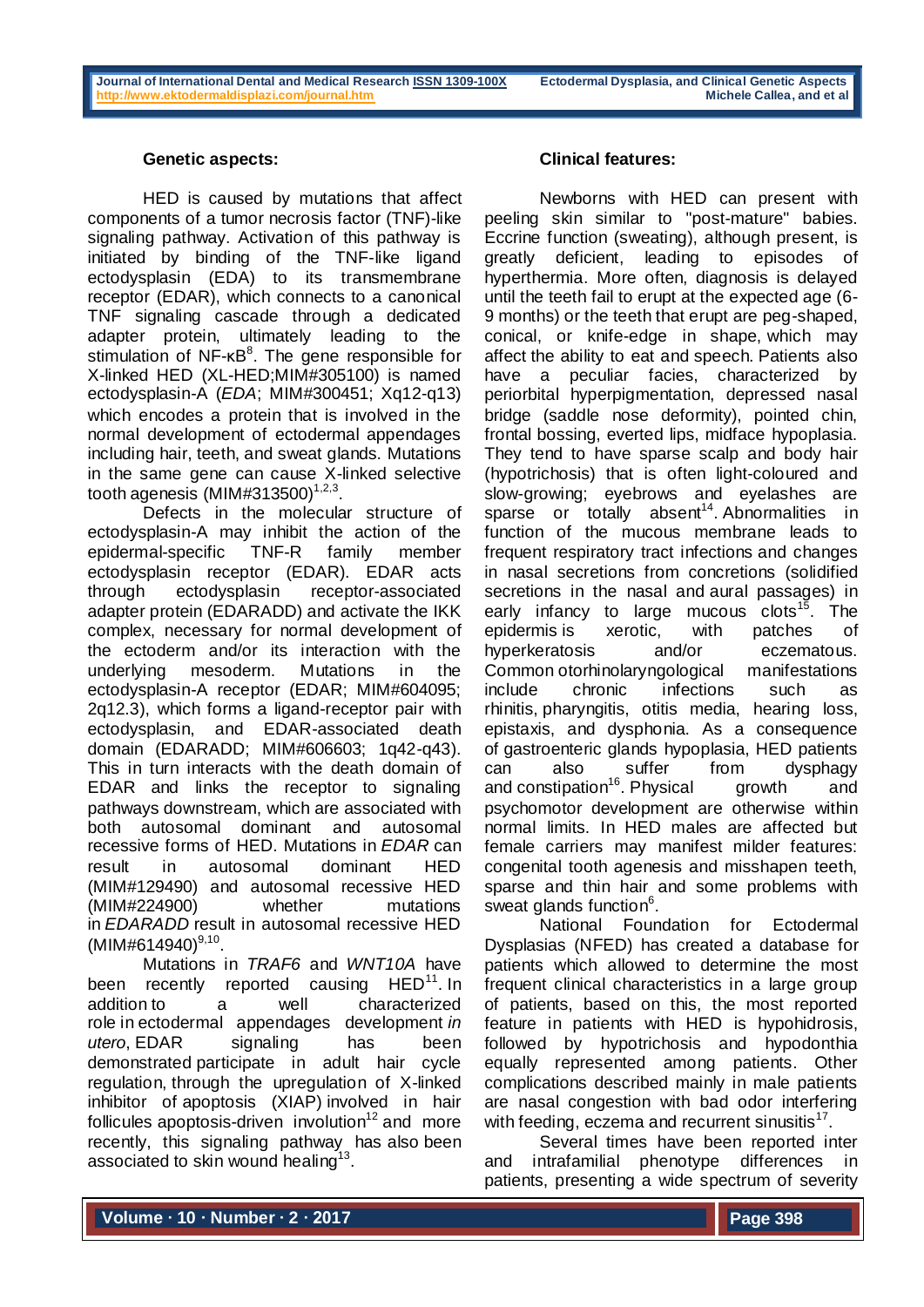without a genotype-phenotype correlation. However, few hypomorphic mutations were described in which a genotype-phenotype correlation was stablished for sweat gland function or skin and hair signs $^{18,19}$ .

## **Dental features:**

Dental abnormalities of HED patients include tooth agenesis ranging from hypodontia (patients with up to 5 missing teeth) to olygodontia (patients with more than 5 missing teeth), teeth malformations are equally frequent as microdontia, cone shaped teeth and anomalous dental eruption<sup>19-23</sup>.

Taurodontism is also found in HED patients, which is characterized by pulp enlargement. Moreover, the degree of taurodontism seems to be associated to the mutated gene, thus, has been proposed that could be more severe when *EDA* gene is mutated $^{24}$ . All these characteristics could lead to other anomalies such as alveolar bone resorption, osteopenia, height reduction<sup>25</sup>.

Dental malformations can affect oral function and self-esteem of patients, therefore, dental rehabilitation at early ages is often chosen by the team of specialist dentist, being implant therapy the most used clinical technique in these patients<sup>19,25</sup>.

Oral rehabilitation should be a multidisciplinary team effort, including paediatric dentist, orthodontist, endodontist, maxillofacial surgeon and prosthodontist in order to plan the best management of the patient. Although potential risks may arise, the use of implants seems to be the best option for these patients, thus, some consideration should be taken as best time and place for implant placement and possible consequences with regard to normal tooth eruption and normal growth of denture<sup>26-28</sup>.

### **Molecular diagnosis and future treatment:**

To date we have diagnosed *EDA* mutations with Sanger sequencing, although few studies on NGS (Next Generation Sequencing) detecting *EDA* mutation have been reported<sup>6,29,30</sup> .

As the cost of exome sequencing is falling rapidly, the application of this method which is now cost effective and cheaper than the classic approach of linkage analysis followed by Sanger

sequencing of candidate genes of the identified locus, could be considered in the future as a diagnostic clinic-molecular tool $11$ .

The proposal of new diagnostic strategies may allow a faster diagnosis giving the possibility to establish inheritance patterns useful for families, and to answer to "thirsty" Scientists.

To date, only symptomatic treatment is available for these patients. Causative therapeutic approaches to such disorders are expected to be effective in the near future $31,32$ .

## **Conclusions**

HED have been associated to mutations in different genes, without a genotype-phenotype correlation well stablished leading to a challenging diagnosis and making difficult establishing the inheritance pattern without DNA sequencing.

Therefore a group of multidisciplinary specialists including baediatric dentist, dermatologist, ophthalmologist, geneticist and othorinolaryngologist are necessary for a good patient management.

Exome sequencing may be the best available approach to molecular diagnosis reducing time and cost and increasing diagnosis sensitivity. Early oral rehabilitation is mandatory in order to improve the quality of life.

# **Acknowledgments**

Authors wish to thank ANDE (Associazione Nazionale Displasia Ectodermica) in the person of the President and Founder Giulia Fedele who since 1999 take care of all needs and necessity of the patients with Ectodermal Dysplasia and with her sweetness makes sure an accurate awareness for any needs helped by the shoulders of her Scientific Board.

In particular the corresponding author wish to thank the Medical Directorate in the person of his Director Dr. Massimiliano Raponi, and Dr. Marta Ciofi Degli Atti for their constant support in this field of Research.

# **Declaration of Interest**

The authors report no conflict of interest.

**Volume ∙ 10 ∙ Number ∙ 2 ∙ 2017**